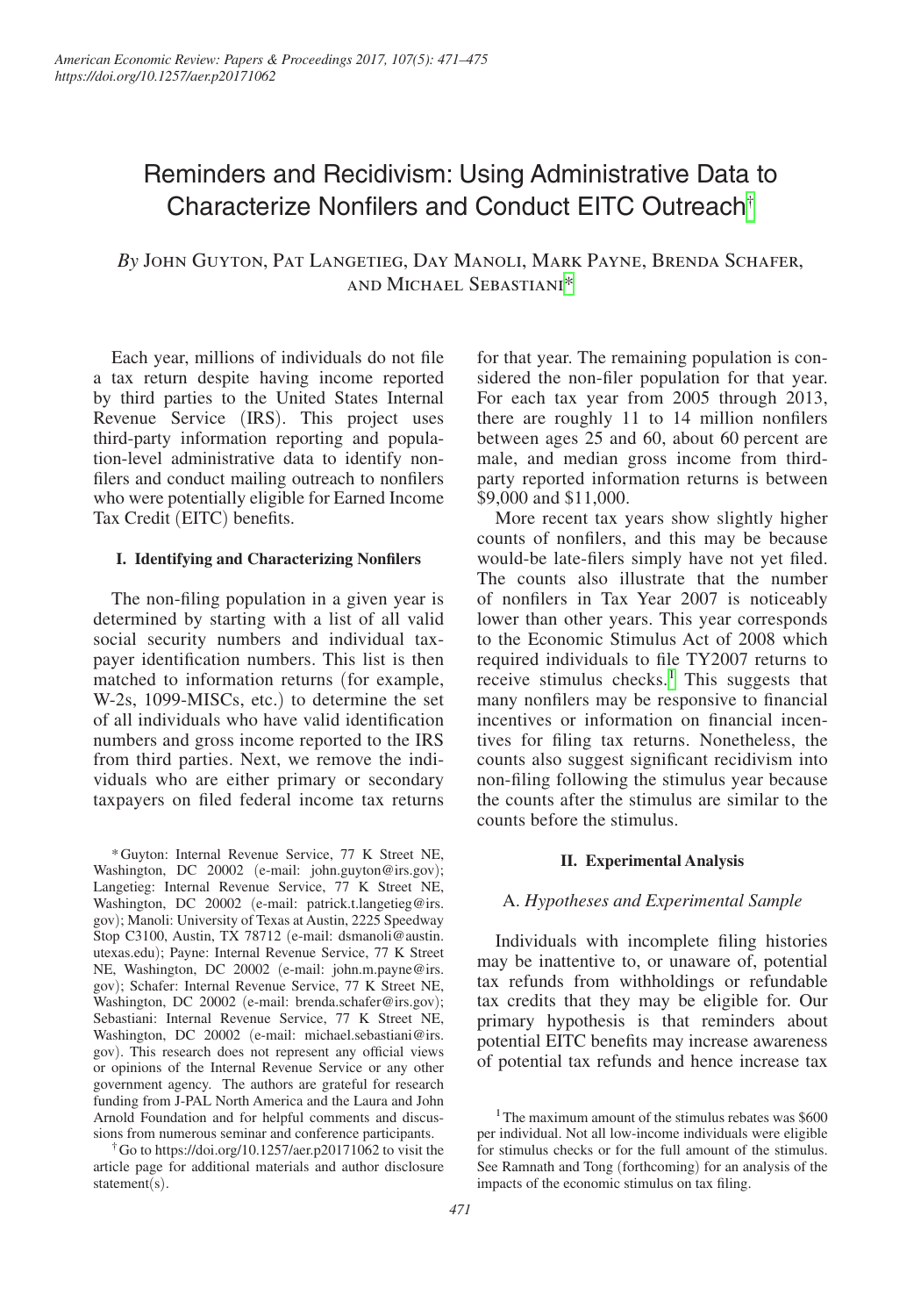filing. This hypothesis is based on recent work highlighting inattention (DellaVigna 2009, Taubinsky 2013) and reminders (see for example Bergman 2015; Castleman and Page 2015; Royer, Stehr, and Sydnor 2015; Calzolari and Nardotto 2016; Karlan et al. 2016; and Allcott and Taubinsky 2015).

We tested the impacts of reminders using an experimental sample of potentially EITCeligible nonfilers for tax years 2011 and 2012. To focus on nonfilers who were alive and potentially EITC-eligible, we started with the population of nonfilers for tax years 2011 and 2012 and then filtered out individuals who were deceased as of January 1, 2014, did not have positive earned income in at least one of the study years (TY2011 or TY2012) based on information return data, or were not US citizens or residents. Next, individuals were matched to potential qualifying children using Social Security Administration birth record data. Potential EITC benefits were then estimated based on income information and the number of qualifying children.<sup>[2](#page-1-0)</sup> Individuals who had positive estimated EITC benefits were retained for the experimental population. Lastly, other filters were applied (such as receipt of combat pay based on an assumed extension to file, a past or present EITC ban, or any current enforcement action). The experimental population of potentially EITC-eligible nonfilers from tax years 2011 and 2012 consisted of roughly 6.3 million individuals (2.8 million for TY2011 and 3.5 million for TY2012).

The experimental sample was randomly drawn from this experimental population. First, we randomly drew 200,000 nonfilers from each tax year from the experimental population. National Change of Address data from the United States Postal Service was used to obtain updated address information for this sample. Updated address information was unavailable for about 10 percent of the sample. From the roughly 360,000 individuals with verified address information, 200,000 individuals were randomly selected for treatment (100,000 from each tax year), and the remaining individuals were assigned to the control group. Guyton et

al. (2016) present summary statistics on the treatment and control groups. Average wage income and total gross income are roughly \$5,000 and \$7,000, respectively, so these potentially EITC-eligible nonfilers have lower income levels than typical EITC recipients (see Manoli and Turner 2015).

### B. *Experimental Treatments*

The analysis consisted of two randomized controlled trials (RCTs) to test the hypotheses described above. The first RCT was in 2014 and the second was in 2015. The 2014 experimental treatments were as follows. The control group received no intervention. Individuals in the treatment group were randomly assigned one of six treatments: (i) an early postcard; (ii) an early brochure; (iii) an early postcard and a late brochure; (iv) an early brochure and a late postcard; (v) an early postcard and a late postcard; or (vi) an early brochure and a late brochure. The early mailing occurred on March 21, 2014, and the late mailing occurred on April 2, 2014. The mail was tracked so that undeliverable mail was identified and recorded. Guyton et al. (2016) provide examples of the postcard and brochure. The mailing documents did not include any personally identifying information; only general information on EITC eligibility, maximum credit amounts, and filing information were included. We have analyzed the different treatment groups separately and did not find any evidence of significant differences across the treatments (see Guyton et al. 2016). For the current analysis, we pool all of the treatment groups into a single treatment group.

The second RCT was conducted during the 2015 tax-filing season, and it built upon the 2014 RCT. The experimental sample for the 2015 RCT was individuals in the 2014 RCT who filed their TY2013 tax returns during the 2014 tax-filing season after the 2014 experimental mailings were sent out. Out of this sample, 30,000 individuals were randomly selected for treatment and the remaining individuals were retained as a control group. This treatment group received two identical experimental postcards that were mailed on February 23, 2015, and March 23, 2015. The experimental postcards for the 2015 RCT were the same as those sent out in the 2014 RCT, but the wording was updated for the 2015 tax-filing season and deadlines.

<span id="page-1-0"></span><sup>2</sup>An individual's child who was under the age of 19 and not claimed as a dependent on anyone else's return for the study year was considered a qualifying child.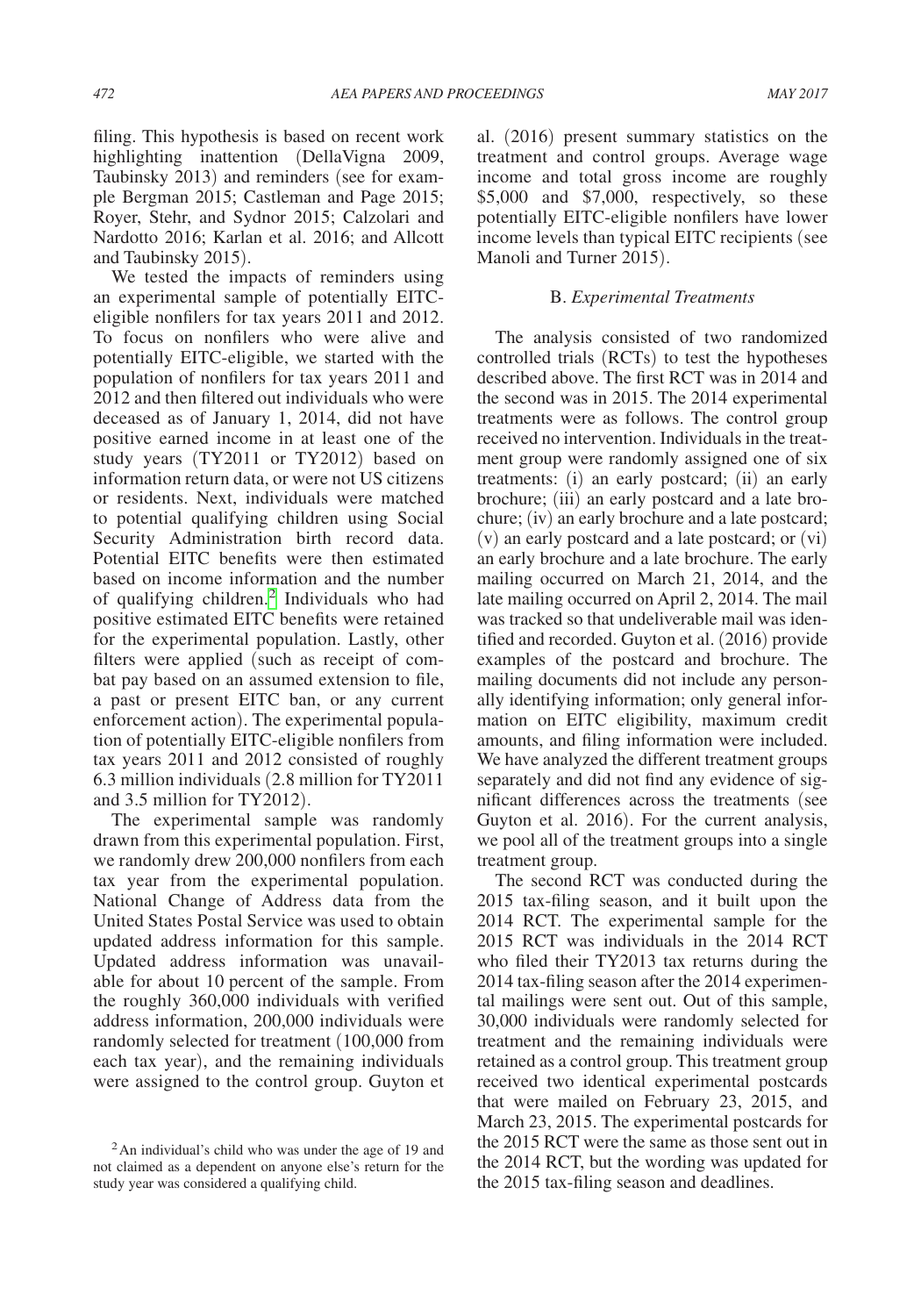Table 1—2014 RCT Impacts on Filing

|                            | No controls |         |            |  |
|----------------------------|-------------|---------|------------|--|
|                            | Treatment   | Control | Difference |  |
| Fraction filing TY2010     | 0.021       | 0.015   | 0.006      |  |
| return                     | (0.000)     | (0.000) | (0.001)    |  |
| Fraction filing TY2011     | 0.046       | 0.037   | 0.009      |  |
| return                     | (0.001)     | (0.000) | (0.001)    |  |
| Fraction filing TY2012     | 0.112       | 0.105   | 0.008      |  |
| return                     | (0.001)     | (0.001) | (0.001)    |  |
| Fraction filing TY2013     | 0.378       | 0.368   | 0.010      |  |
| return                     | (0.002)     | (0.001) | (0.002)    |  |
| Fraction filing any return | 0.402       | 0.389   | 0.013      |  |
|                            | (0.002)     | (0.001) | (0.002)    |  |
| Fraction filing multiple   | 0.113       | 0.103   | 0.010      |  |
| returns                    | (0.001)     | (0.001) | (0.001)    |  |
| Fraction filing TY2014     | 0.322       | 0.322   | $-0.001$   |  |
| return                     | (0.001)     | (0.001) | (0.002)    |  |

*Notes:* Column 3 shows the difference between treatment and control group. Standard errors are in parentheses.

#### C. *Outreach Results*

Table 1 presents the main empirical results from the 2014 RCT. The table presents the filing fractions for the treatment and control groups separately and for prior-year tax returns (TY2010–TY2012), current-year tax returns (TY2013), and the next-year tax returns (TY2014). The table highlights that receiving treatment increased filing rates for current and prior-year returns by roughly 0.5 percent to 1 percent. More specifically, the treatment group was more likely to file multiple returns than just one or zero returns, suggesting that the specific informational content of the experimental reminders may have increased awareness regarding filing unfiled prior-year returns. As a result of the higher filing rates, the treatment group had higher rates of EITC claiming than the control group. Additionally, the treatment group had higher likelihoods of receiving refunds and paying taxes. Some individuals paid taxes owed to the IRS because they voluntarily reported self-employment income or because they filed as married filing jointly and the combined income of the tax unit was sufficiently high to owe taxes.

The results from Table 1 also show that the treatment and control groups had virtually identical filing rates for TY2014 returns which were filed one year after the 2014 RCT treatments were sent out. Thus, the mailing did not have persistent effects; the treatment appears to only have addressed inattention in the year it was sent out.

Table 2—2015 RCT Impacts on Filing TY2014 Tax **RETURNS** 

|                                                           | Fraction filing TY2014 return |                  |                    |  |
|-----------------------------------------------------------|-------------------------------|------------------|--------------------|--|
|                                                           | Treatment                     |                  | Control Difference |  |
| Full 2015 RCT sample                                      | 0.675                         | 0.631            | 0.044              |  |
|                                                           | (0.003)                       | (0.001)          | (0.003)            |  |
| <b>Subsamples</b>                                         |                               |                  |                    |  |
| In 2014 RCT control                                       | 0.678                         | 0.635            | 0.043              |  |
| group                                                     | (0.004)                       | (0.002)          | (0.005)            |  |
| In 2014 RCT treatment                                     | 0.673                         | 0.629            | 0.045              |  |
| group                                                     | (0.004)                       | (0.002)          | (0.004)            |  |
| Balance due on TY2013                                     | 0.578                         | 0.477            | 0.101              |  |
| return                                                    | (0.010)                       | (0.004)          | (0.011)            |  |
| 0 Balance due or received<br>refund from TY2013<br>return | 0.685<br>(0.003)              | 0.654<br>(0.002) | 0.031<br>(0.003)   |  |
| Had preparer for TY2013                                   | 0.688                         | 0.632            | 0.056              |  |
| return                                                    | (0.004)                       | (0.002)          | (0.004)            |  |
| Self-prepared TY2013                                      | 0.661                         | 0.630            | 0.030              |  |
| return                                                    | (0.004)                       | (0.002)          | (0.005)            |  |

*Notes:* Column 3 shows the difference between treatment and control group. Standard errors are in parentheses.

Table 2 presents the results from the 2015 recidivism RCT. The 2015 treatment increased filing and EITC participation, even though the sample population all filed a TY2013 return in the prior year. The results for the control group indicate that roughly 63 percent of the 2013 filers filed TY2014 returns, and the treatment increased this filing rate by 4 percent to 67 percent. Moreover, results for the 2014 and 2015 treatment and control groups indicate that there were no statistically significant differences in the effects of the 2015 outreach based on whether or not individuals also received treatment in 2014. The effects of the 2015 reminder were not diminished or amplified based on having received a 2014 reminder.

Furthermore, the results for the control group show that individuals with a previous balance due had a lower likelihood of filing than individuals with a previous refund. This is consistent with previous work on recency effects (Hogarth and Einhorn 1992; Cushing and Ahlawat 1996; Davelaar et al. 2005) and the withholding phenomenon (Schepanski and Shearer 1995; Elffers and Hessing 1997; Yaniv 1999; and Fochmann and Wolf 2015). Only 48 percent of individuals who had a balance due on the 2013 return filed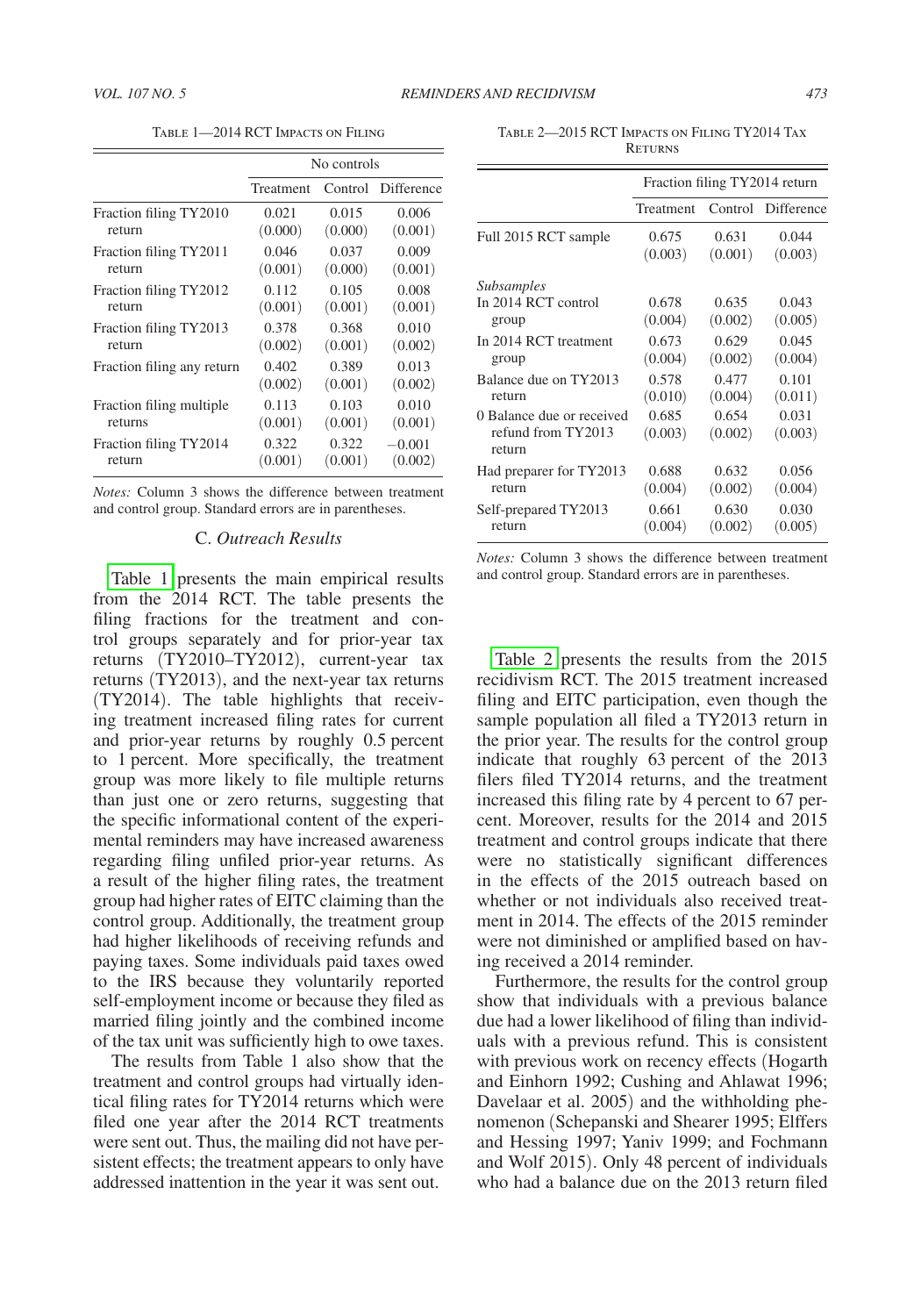TY2014 returns, and the treatment increased filing to about 58 percent. Individuals who previously filed tax returns and had a balance due may have had particularly low expectations for getting a refund or potential refund amounts compared to people who previously filed and received refunds, and the IRS mailings may have been particularly effective at increasing expectations of tax refunds for these individuals. It is also possible that the IRS mailings conveyed the message that the IRS expected recipients to file, particularly for individuals who previously owed balances. The results in Table 2 also indicate that reminders appear to have been more effective among individuals who used a paid tax preparer to file their 2013 return.

We note that about 50 percent of individuals in the experiment who previously owed a balance due in 2014 qualified for a refund in 2015. Thus, it may be erroneous or suboptimal for some individuals to conclude that they are likely to owe a balance due in the current year simply because they owed a balance due in the previous year.

#### **IV. Conclusion**

Our analysis demonstrates how third-party information reporting and population-level administrative tax data can be used to identify nonfilers and conduct mailing outreach. This research lays the foundation for the development of research and data products that allow aggregate identification of underserved populations and outreach methods that can overcome barriers to tax benefit take-up.

## **REFERENCES**

- **Allcott, Hunt, and Dmitry Taubinsky.** 2015. "Evaluating Behaviorally Motivated Policy: Experimental Evidence from the Lightbulb Market." *American Economic Review* 105 (8): 2501–38.
	- **Bergman, Peter.** 2015. "Parent-Child Information Frictions and Human Capital Investment: Evi[dence from a Field Experiment." http://www.](http://www.columbia.edu/~psb2101/BergmanSubmission.pdf) columbia.edu/~psb2101/BergmanSubmission. pdf (accessed March 20, 2017).
	- **Calzolari, Giacomo, and Mattia Nardotto.** 2016. "Effective Reminders." *Management Science*. http://dx.doi.org/10.1287/mnsc.2016.2499.
- **Castleman, Benjamin L., and Lindsay C. Page.**  2015. "Summer Nudging: Can Personalized Text Messages and Peer Mentor Outreach Increase College Going among Low-Income High School Graduates?" *Journal of Economic Behavior and Organization* 115: 144–60.
	- **Cushing, Barry E., and Sunita S. Ahlawat.**  1996. "Mitigation of Recency Bias in Audit Judgment: The Effect of Documentation." *Auditing* 15 (2): 110.
- **Davelaar, E. J., Y. Goshen-Gottstein, A. Ashkenazi, H. J. Haarmann, and M. Usher.** 2005. "The Demise of Short-Term Memory Revisited: Empirical and Computational Investigations of Recency Effects." *Psychological Review* 112  $(1): 3-42.$
- **DellaVigna, Stefano.** 2009. "Psychology and Economics: Evidence from the Field." *Journal of Economic Literature* 47 (2): 315–72.
- **Elffers, Henk, and Dick J. Hessing.** 1997. "Influencing the Prospects of Tax Evasion." *Journal of Economic Psychology* 18 (2–3): 289–304.
	- **Fochmann, Martin, and Nadja Wolf.** 2015. "Mental Accounting in Tax Evasion Decisions—An Experiment on Underreporting and Overde[ducting." https://papers.ssrn.com/sol3/papers.](https://papers.ssrn.com/sol3/papers.cfm?abstract_id=2595070) cfm?abstract\_id=2595070.
	- **Guyton, John, Dayanand S. Manoli, Brenda Schafer, and Michael Sebastiani.** 2016. "Reminders & Recidivism: Evidence from Tax Filing & EITC Participation among Low-Income Nonfilers." National Bureau of Economic Research Working Paper 21904.
- **Hogarth, Robin M., and Hillel J. Einhorn.** 1992. "Order Effects in Belief Updating: The Belief-Adjustment Model." *Cognitive Psychology* 24  $(1): 1-55.$
- **Karlan, Dean, Margaret McConnell, Sendhil Mullainathan, and Jonathan Zinman.** 2016. "Getting to the Top of Mind: How Reminders Increase Saving." *Management Science* 62 (12): 3393–3411.
	- **Ramnath, Shanthi, and Patricia Tong.** Forthcoming. "The Persistent Reduction in Poverty from Filing a Tax Return." *American Economic Journal: Economic Policy.*
- **Royer, Heather, Mark Stehr, and Justin Sydnor.**  2015. "Incentives, Commitments, and Habit-Formation in Exercise: Evidence from a Field Experiment with Workers at a Fortune-500 Company." *American Economic Journal: Applied Economics* 7 (3): 51–84.